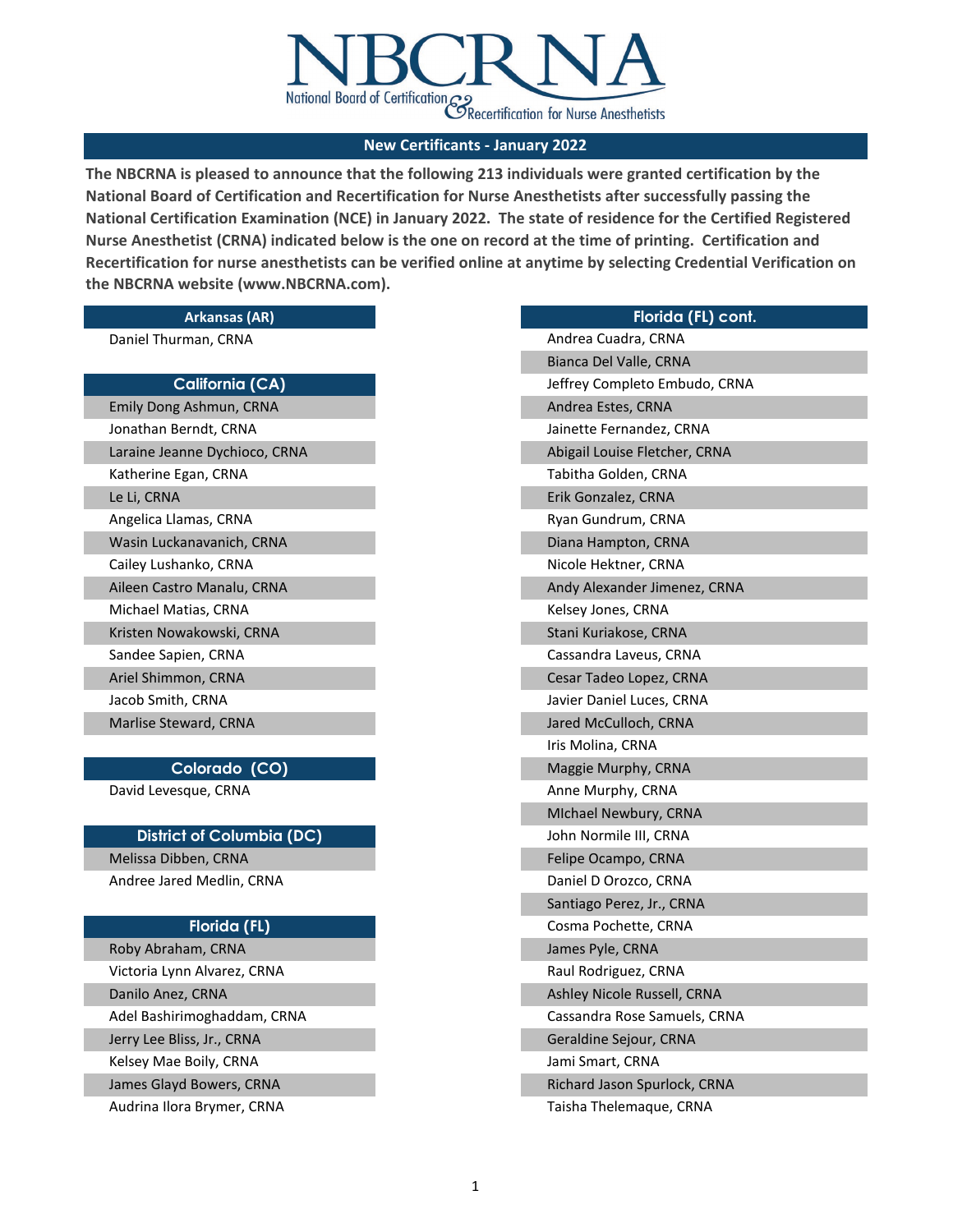

**The NBCRNA is pleased to announce that the following 213 individuals were granted certification by the National Board of Certification and Recertification for Nurse Anesthetists after successfully passing the National Certification Examination (NCE) in January 2022. The state of residence for the Certified Registered Nurse Anesthetist (CRNA) indicated below is the one on record at the time of printing. Certification and Recertification for nurse anesthetists can be verified online at anytime by selecting Credential Verification on the NBCRNA website (www.NBCRNA.com).** 

## **Florida (FL) cont.**

Hao Tran, CRNA Marieanne Valdes, CRNA Raquel Yesenia Vilela, CRNA Christopher Alan Young, CRNA Margerry Julia Yuhico, CRNA Karina Zaldivar, CRNA

#### **Georgia (GA)**

| Chima Anukam, CRNA             |
|--------------------------------|
| Emily Baynham, CRNA            |
| Brandon Reeves Blount, CRNA    |
| Andrew Cartier, CRNA           |
| Andrea Franklin, CRNA          |
| Rodarline Gerard, CRNA         |
| Alexandria Dawes Hurley, CRNA  |
| Kristen Irby, CRNA             |
| Lauren Briana Lowell, CRNA     |
| Abigail Leiker Mailand, CRNA   |
| Amanda Moriarty McDaniel, CRNA |
| Christina Simpson Rouis, CRNA  |
| Tesa Marie Scarborough, CRNA   |
| Edward Lee Stuart, CRNA        |
| Joshua Allen Tootle, CRNA      |
| Stephen Carl Vath, CRNA        |
| Charles Videna, CRNA           |
| Courtney Wolfe, CRNA           |

## **Hawaii (HI)**

Lawrence Gerald Soto, Jr., CRNA

## **Idaho (ID)**

Nathan Allen Briscoe, CRNA Juan Carhuas, CRNA

Eric Michael Stradley, CRNA

## **Illinois (IL)**

Randell Aaron Hendley, CRNA Lauren Llewellyn, CRNA

**Indiana (IN)**

Katlin Marie Luter, CRNA

## **Kentucky (KY)**

Shelby Victoria Cofer, CRNA Natalie Vaught, CRNA Matthew Colton Hemm, CRNA Kathleen Domenica Lloyd, CRNA Carly Scheper, CRNA Kimberly Denay Shaver, CRNA Hannah Steinforth, CRNA

### **Louisiana (LA)**

Jacy Quinn Marchiafava, CRNA Morgan Johnson McClelland, CRNA Marcia Lynn Richard, CRNA Brandon Townsend, CRNA

#### **Massachusetts (MA)**

Kara Berger, CRNA Abigail Lawrence, CRNA Amanda Moran, CRNA

## **Maryland (MD)**

Diamond Moore, CRNA Aminata Rita Tholley, CRNA

# **Michigan (MI)**

Cody Kryfka, CRNA Gokul Murthy, CRNA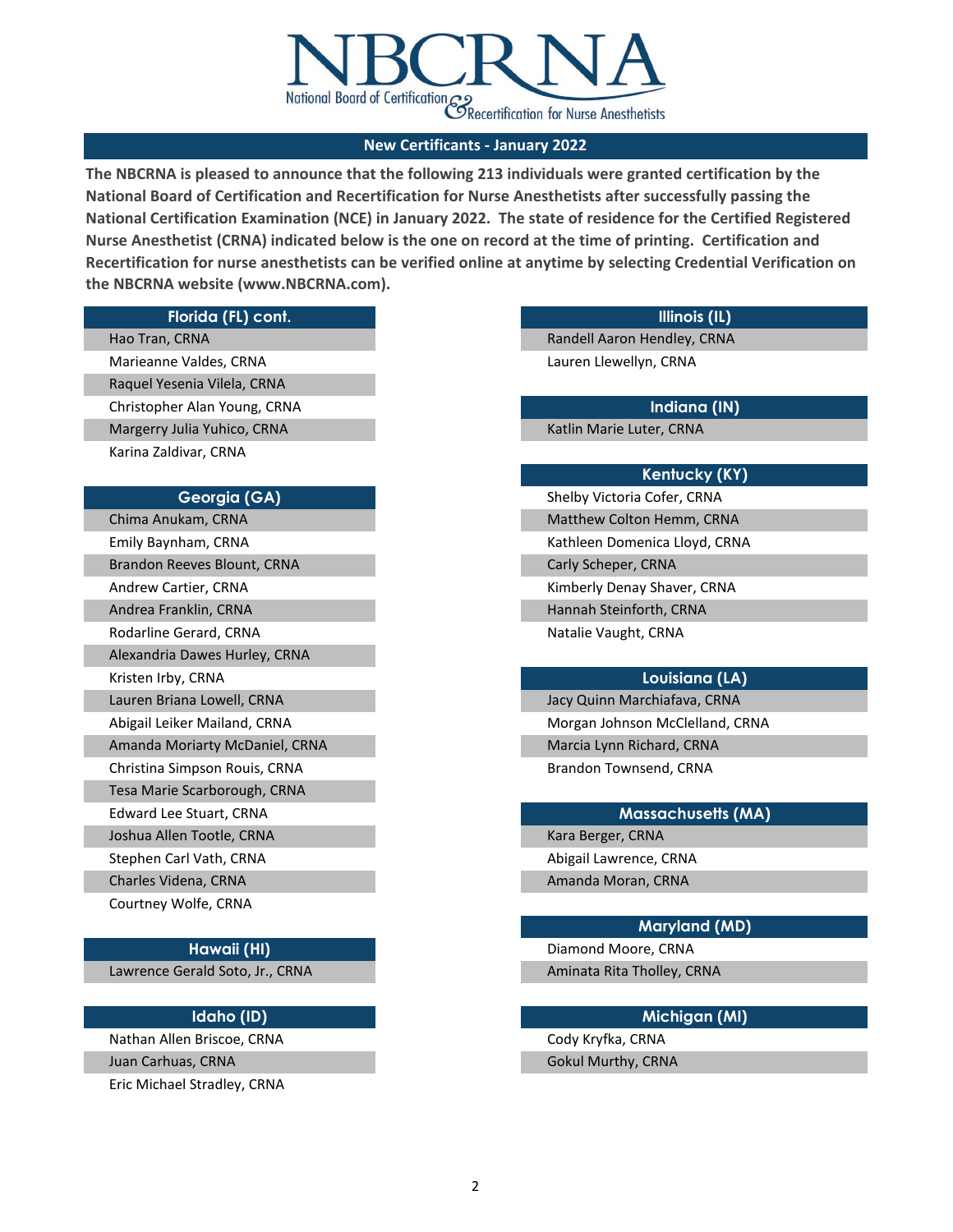

**The NBCRNA is pleased to announce that the following 213 individuals were granted certification by the National Board of Certification and Recertification for Nurse Anesthetists after successfully passing the National Certification Examination (NCE) in January 2022. The state of residence for the Certified Registered Nurse Anesthetist (CRNA) indicated below is the one on record at the time of printing. Certification and Recertification for nurse anesthetists can be verified online at anytime by selecting Credential Verification on the NBCRNA website (www.NBCRNA.com).** 

#### **Minnesota (MI)**

Erin M Martinson, CRNA Elise Michelle Olson, CRNA Keaton Palo, CRNA Christopher Isaac Serna, CRNA Ryan Steven Shea, CRNA Christopher Blake Frazier, CRNA Alayna Gifford, CRNA Wade William Kreun, CRNA Zhihong Li, CRNA

## **Missouri (MO)**

Ellen Dekleva, CRNA Melissa Milnor, CRNA Claira Sousa, CRNA

#### **Mississippi (MS)**

Leigh Allyson Brantley, CRNA Blake Austin Cochran, CRNA Kristen Miller, CRNA

#### **New Mexico (NM)**

Tsering Lhayang, CRNA

#### **Nevada (NV)**

Amanda McKenzie Lepori, CRNA

# **New York (NY)**

Keren Rae Dumaslan Manacop, CRNA Alyssa Staubitz, CRNA Nicholas Granato, CRNA Rachel Kremer, CRNA

## **Ohio (OH)**

Kimberlee Delco, CRNA Travis Bland, CRNA

#### **Ohio (OH) cont.'**

Brooke Alison Scurlock, CRNA Andrea Nicole Skinner, CRNA Matthew Stephen Vormbrock, CRNA Ivy Farbos de Luzan, CRNA Baljit Kaur, CRNA Kellie Kesner, CRNA Tara Ryan Knable, CRNA Jodi Latessa, CRNA Kara Christine Lupton, CRNA Zachary Matisi, CRNA Daniel V Maughan, CRNA Samuel Jacob Newman, CRNA Carleen O'Hara, CRNA Carolyn Noelle Parker, CRNA Rachael Peck, CRNA Melanie Rosenberg, CRNA

## **Pennsylvania (PA)**

Monica Bentzen, CRNA Rachael Elizabeth Broadbent, CRNA Sarah Patricia Ignelzi, CRNA Matthew Newcomer, CRNA

#### **Rhode Island (RI)**

Mark Robidoux, CRNA Kerri Secreto, CRNA

## **Tennessee (TN)**

Jamie Allsmiller, CRNA Erin Brandon, CRNA Frank E Fankam, CRNA Peyton Harbin, CRNA Brandi Iloka, CRNA Justin Johnson, CRNA

Ashley Kamphaus, CRNA